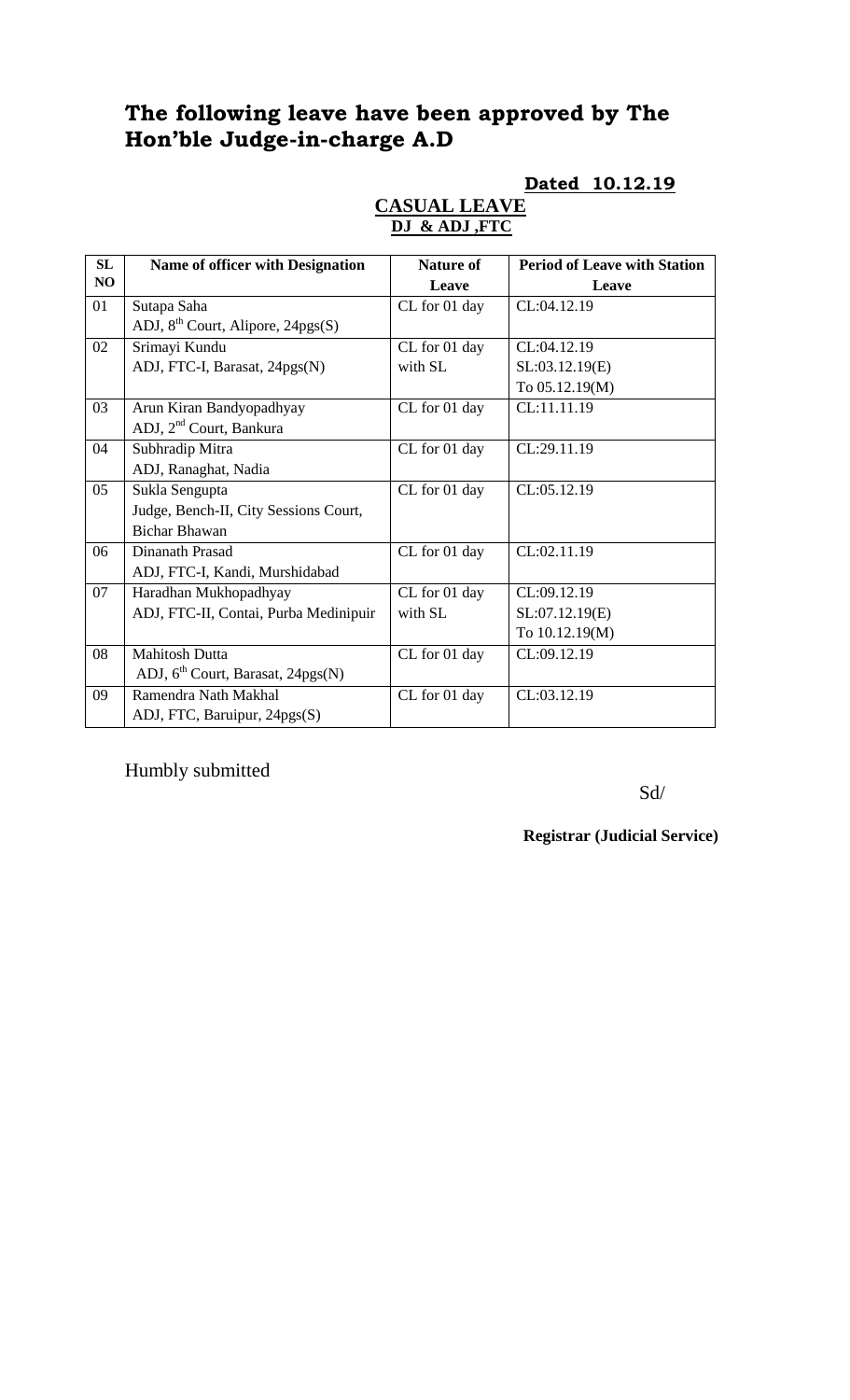# **The following leave have been approved by The Hon'ble Judge-in-charge A.D**

# **Dated 10.12.19**

# **CASUAL LEAVE DJ & ADJ ,FTC**

| SL  | Name of officer with Designation  | <b>Nature of Leave</b> | <b>Period of Leave with</b> |
|-----|-----------------------------------|------------------------|-----------------------------|
| NO. |                                   |                        | <b>Station Leave</b>        |
| 01  | Ajeya Matilal                     | CL for 02 days with    | CL:12.12.19,                |
|     | DJ, Purba Bardhaman               | <b>SL</b>              | 13.12.19                    |
|     |                                   |                        | SL:11.12.19(E)              |
|     |                                   |                        | To 16.12.19(M)              |
| 02  | Ambarish Ghosh                    | CL for 02 days with    | CL:12.12.19,                |
|     | ADJ, Re-designated Court, Paschim | <b>SL</b>              | 13.12.19                    |
|     | Medinipur                         |                        | SL:11.12.19(E)              |
|     |                                   |                        | To 16.12.19(M)              |

Humbly submitted

Sd/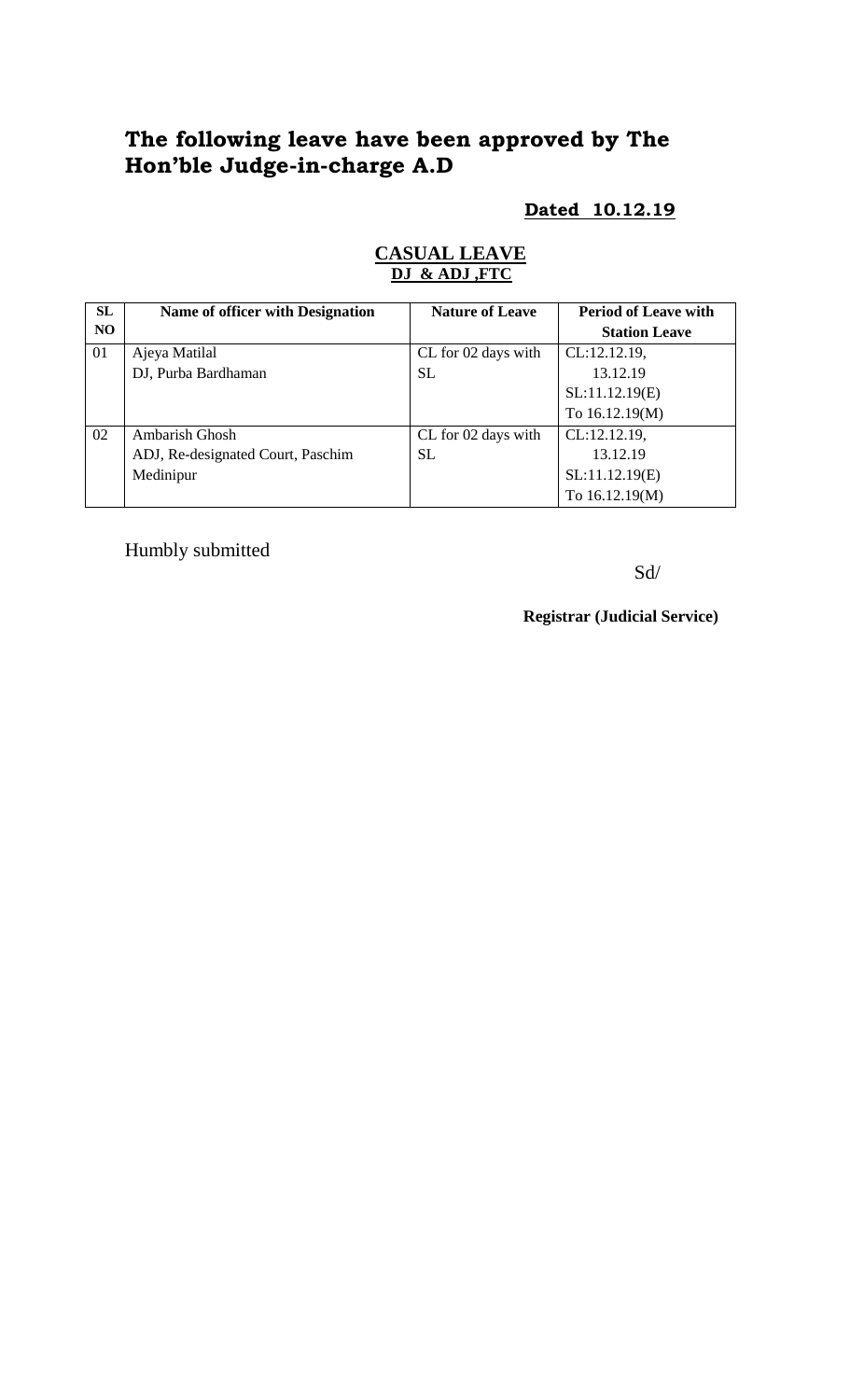# **The following leave have been approved by the Hon'ble Judge-in-Charge A.D.**

### **Dated : 10.12.2019**

|          | ADJ, FTC/CJ(SD)                                            |                          |                                           |
|----------|------------------------------------------------------------|--------------------------|-------------------------------------------|
| SL<br>NO | Name of officer<br>with Designation                        | <b>Nature of Leave</b>   | <b>Period of Leave with Station Leave</b> |
| 01       | Sri Sumit Adhikari<br>$CJ(SD)$ , Khatra,<br><b>Bankura</b> | Earned Leave for 10 days | From 18.11.2019 to 27.11.2019             |

#### **CJM/ACJM**

| SL<br>N <sub>O</sub> | Name of officer<br>with Designation        | <b>Nature of Leave</b>   | <b>Period of Leave with Station Leave</b> |
|----------------------|--------------------------------------------|--------------------------|-------------------------------------------|
| 02                   | Sri Arijit<br>Mukhopadhyay<br>CJM, Bankura | Earned Leave for 09 days | From 25.11.2019 to 03.12.2019             |

# **JM**

| SL<br>NO | <b>Name of officer</b><br>with Designation                              | <b>Nature of Leave</b>   | <b>Period of Leave with Station Leave</b> |
|----------|-------------------------------------------------------------------------|--------------------------|-------------------------------------------|
| 03       | Sri Sachindra<br><b>Mohan Bhowmick</b><br>MM, $21st$ Court,<br>Calcutta | Earned Leave for 04 days | From 02.12.2019 to 05.12.2019             |

# **CJ(JD)**

| SL<br>N <sub>O</sub> | Name of officer<br>with Designation                              | <b>Nature of Leave</b>   | <b>Period of Leave with Station Leave</b> |
|----------------------|------------------------------------------------------------------|--------------------------|-------------------------------------------|
| 04                   | Sri Arnab<br>Mukherjee<br>CJ(JD), Sadar,<br>Cooch Behar          | Earned Leave for 03 days | From 25.11.2019 to 27.11.2019             |
| 05                   | Smt. Neha Sharma<br>$CJ(JD)$ , $2nd$ Court,<br>Paschim Medinipur | Earned Leave for 06 days | From 25.11.2019 to 30.11.2019             |

Sd/-